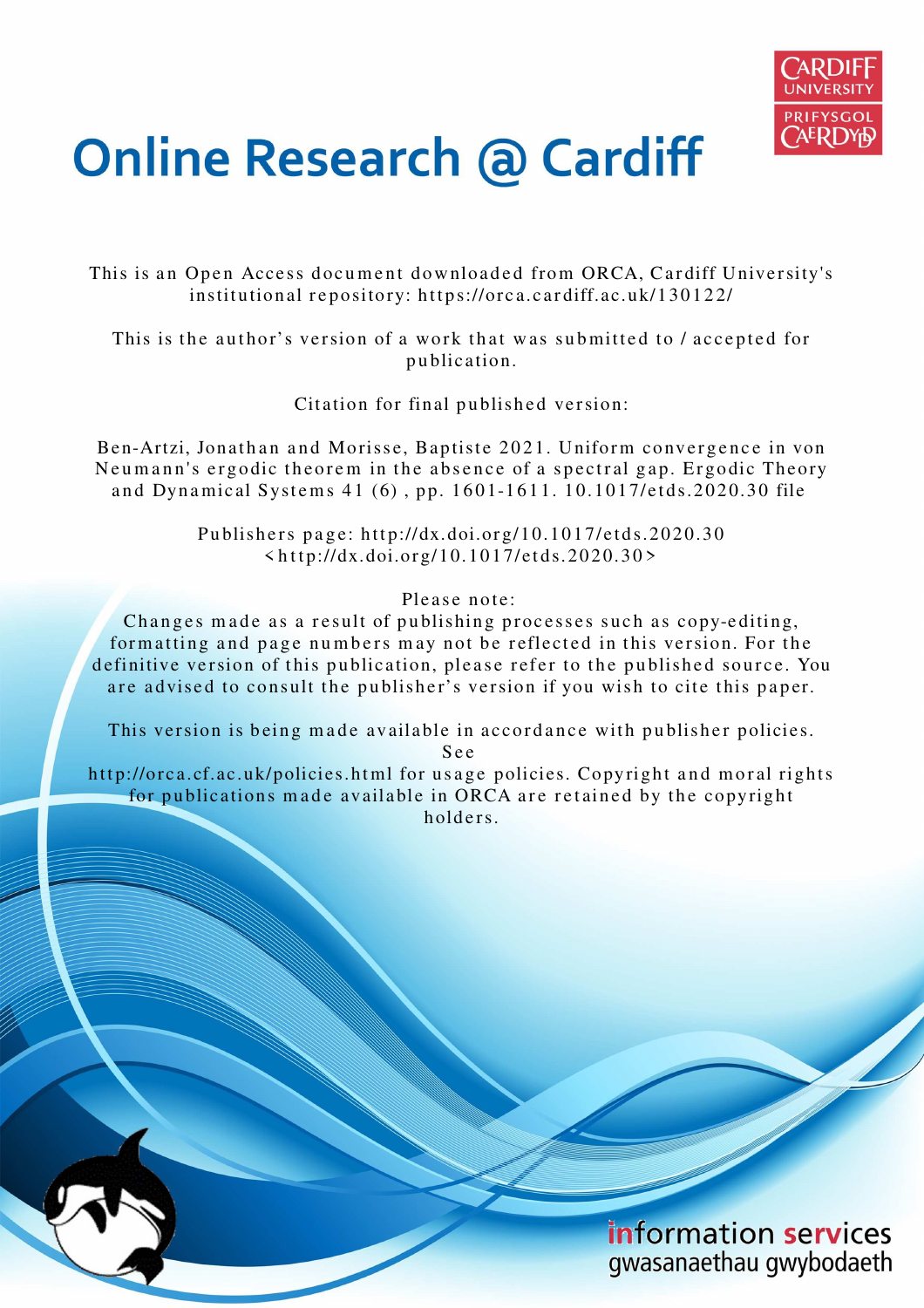## UNIFORM CONVERGENCE IN VON NEUMANN'S ERGODIC THEOREM IN THE ABSENCE OF A SPECTRAL GAP

JONATHAN BEN-ARTZI AND BAPTISTE MORISSE

ABSTRACT. Von Neumann's original proof of the ergodic theorem is revisited. A uniform convergence rate is established under the assumption that one can control the density of the spectrum of the underlying self-adjoint operator when restricted to suitable subspaces. Explicit rates are obtained when the bound is polynomial, with applications to the linear Schrödinger and wave equations. In particular, decay estimates for timeaverages of solutions are shown.

MSC (2010): 37A30 (primary); 37A25, 37A10, 37C40, 35Q41, 35L05

Keywords: Von Neumann's ergodic theorem; convergence rates; density of states ACKNOWLEDGEMENTS: The authors acknowledge support from Fellowship EP/N020154/1 of the Engineering and Physical Sciences Research Council (EPSRC). The authors are grateful to the anonymous referee who read the manuscript carefully and helped to significantly improve it.

DATE: March 2, 2020.

## CONTENTS

|            | 1. Introduction             |     |
|------------|-----------------------------|-----|
|            | 2. Proof of the main result | 6   |
|            | 3. Examples                 | 7   |
| References |                             | 1 ດ |

#### 1. INTRODUCTION

In this note we obtain uniform rates of convergence in von Neumann's ergodic theorem for continuous time dynamical systems lacking a spectral gap. It is well-known that a spectral gap leads to the rate  $T^{-1}$ , however systems that lack a spectral gap are not as well understood. The key new ingredient is an estimate of the *Density of States* (DoS) of the generator near 0. Such estimates are readily available for differential operators, as is shown in the examples in Section 3.

Our setup is as follows. Let H be a separable Hilbert space and let  $U_t : \mathcal{H} \to \mathcal{H}$  be a one-parameter group of unitary transformations. Let  $H : D(H) \subset \mathcal{H} \to \mathcal{H}$  be its self-adjoint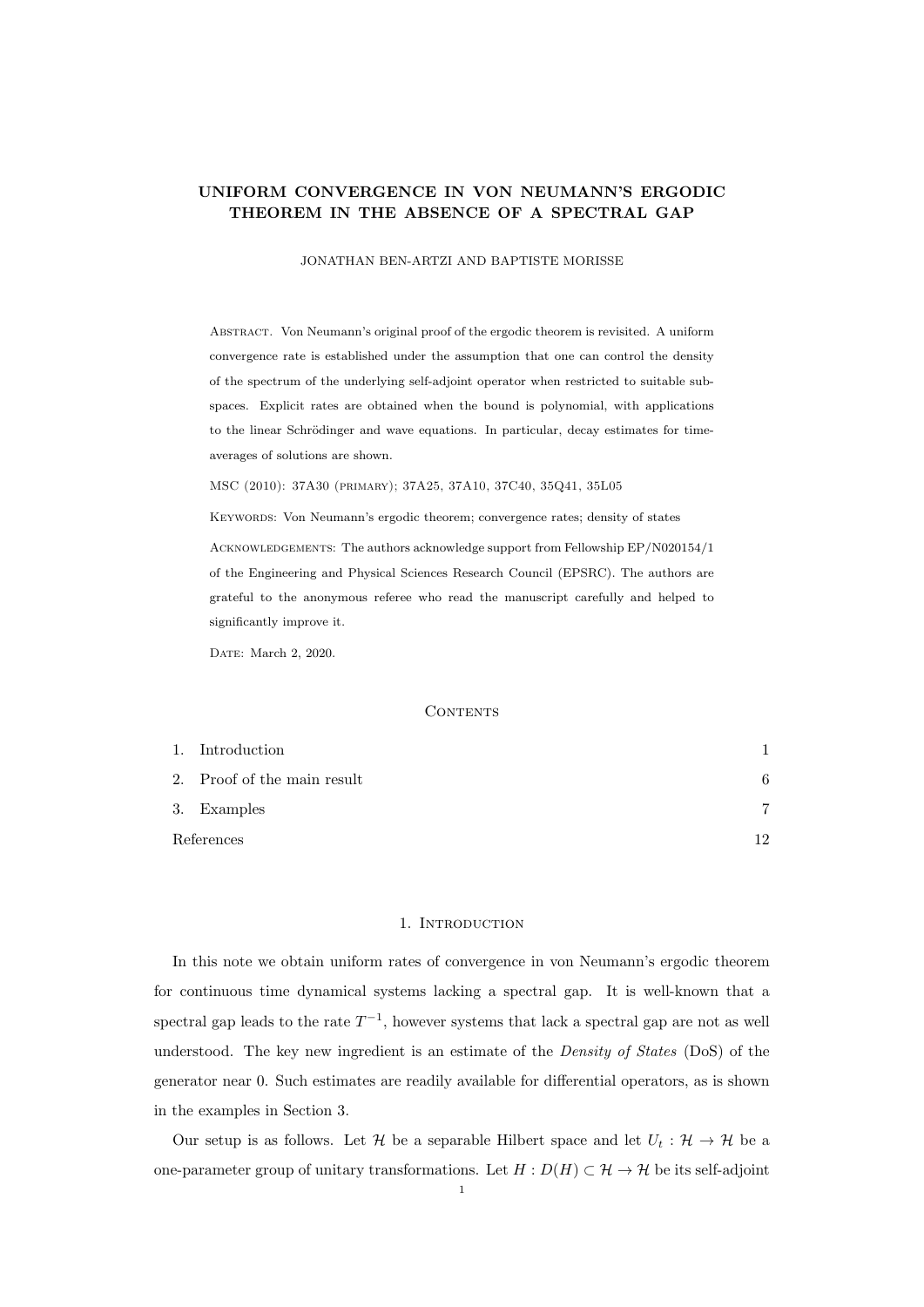generator:  $U_t = e^{itH}$ . We assume that H has continuous spectrum in a neighborhood of 0 (and 0 itself is often an eigenvalue) and show that a bound on the DoS near 0 leads to a uniform convergence rate on a suitable subspace  $\mathcal{X} \subset \mathcal{H}$ . We apply this to the linear Schrödinger and wave equations, to obtain various decay estimates depending on the space X (which is taken to either be a weighted- $L^2$  space, or the space  $L^1 \cap L^2$ ) which consequently lead to global-in-time results, see (3.5), (3.8), (3.12), (3.14).

1.1. Von Neumann's ergodic theorem. Von Neumann's ergodic theorem [19] is a pillar of modern mathematics. Defining

$$
P^T := \frac{1}{2T} \int_{-T}^T U_t \, \mathrm{d}t,
$$

and

 $P :=$  orthogonal projection of H onto ker H,

it states

Theorem 1.1 (Ergodic theorem [19]). *For any*  $f \in H$ ,  $P^T f \to P f$  *as*  $T \to +\infty$ *.* 

*Sketch of proof.* The original proof relies on Stone's theorem (and the spectral theorem, by proxy), i.e. the fact that  $U_t$  has a resolution of the identity  ${E(\lambda)}_{\lambda \in \mathbb{R}}$  (for a precise definition see Definition 1.3 below) for which  $U_t = \int_{\mathbb{R}} e^{it\lambda} dE(\lambda)$ . This leads to:

$$
(PT - P)f = \frac{1}{2T} \int_{-T}^{T} U_t f dt - Pf = \frac{1}{2T} \int_{-T}^{T} \int_{\mathbb{R}} e^{it\lambda} dE(\lambda) f dt - Pf
$$

$$
= \frac{1}{2T} \int_{-T}^{T} \int_{\mathbb{R}\setminus\{0\}} e^{it\lambda} dE(\lambda) f dt = \int_{\mathbb{R}\setminus\{0\}} \frac{\sin T\lambda}{T\lambda} dE(\lambda) f. \tag{1.1}
$$

This last expression tends to 0 as  $T \to +\infty$ .

The strong convergence  $P^T \to P$  can be improved to uniform convergence if H has a spectral gap:

Theorem 1.2 (Ergodic theorem: case of spectral gap). *Assume that there exists*  $\gamma > 0$  such that  $\sigma(H) \subset (-\infty, -\gamma] \cup \{0\} \cup [\gamma, +\infty)$ *. Then* 

$$
||P^T - P||_{\mathcal{H} \to \mathcal{H}} \le \gamma^{-1} T^{-1}, \qquad \forall T > 1.
$$
\n
$$
(1.2)
$$

*Proof.* See Remark 2.2 below. □

1.2. The spectral theorem. Since the spectral theorem and the resolution of the identity of self-adjoint operators play a central role in this paper, we recall some basic facts.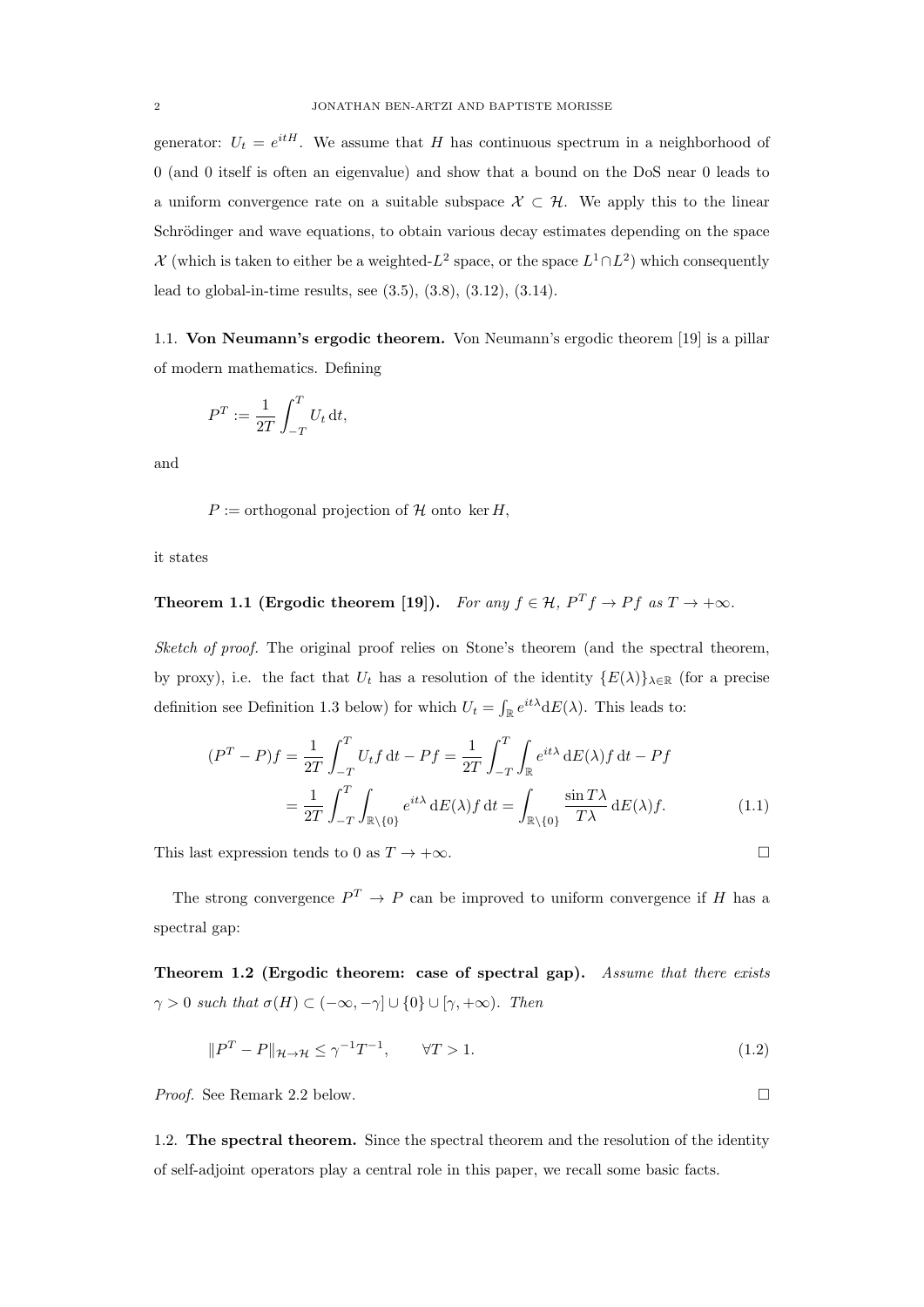Definition 1.3 (Resolution of the identity). Let  $H : D(H) \subset \mathcal{H} \to \mathcal{H}$  be a self*adjoint operator. Its associated* resolution of the identity  ${E(\lambda)}_{\lambda \in \mathbb{R}}$  *is a family of projection operators in* H *with the property that, for each*  $\lambda \in \mathbb{R}$ *, the subspace*  $\mathcal{H}^{\lambda} = E(\lambda)\mathcal{H}$  *is the largest closed subspace such that*

*i.*  $\mathcal{H}^{\lambda}$  reduces H, namely,  $HE(\lambda)g = E(\lambda)Hg$  for every  $g \in D(H)$ . In particular, if  $q \in D(H)$  *then also*  $E(\lambda)q \in D(H)$ *.* 

*ii.*  $(Hu, u)_{\mathcal{H}} \leq \lambda(u, u)_{\mathcal{H}}$  *for every*  $u \in \mathcal{H}^{\lambda} \cap D(H)$ *.* 

Now we are able to state the spectral theorem:

**Theorem 1.4 (Spectral theorem).** Let  $H : D(H) \subset \mathcal{H} \to \mathcal{H}$  be a self-adjoint operator *and let*  ${E(\lambda)}_{\lambda \in \mathbb{R}}$  *be the associated resolution of the identity. Then*  ${E(\lambda)}_{\lambda \in \mathbb{R}}$  *is unique,* and the identity  $H = \int_{\mathbb{R}} \lambda \, dE(\lambda)$  holds.

In addition to the above, it is useful to state the definition of the spectral measure:

**Definition 1.5 (Spectral measure).** *Given any*  $f, g \in \mathcal{H}$  *the resolution of the identity defines a complex function of bounded variation on the real line, given by*

 $\mathbb{R} \ni \lambda \mapsto (E(\lambda)f, g)_{\mathcal{H}}.$ 

*This function gives rise to a complex measure (depending on* f, g*) called the* spectral measure*.*

**Definition 1.6 (Density of states).** Let  $X \subset \mathcal{H}$  be some closed subspace. We call the *bilinear form*

$$
\frac{\mathrm{d}}{\mathrm{d}\lambda} (E(\lambda)\cdot,\cdot)_{\mathcal{H}} : \mathcal{X} \times \mathcal{X} \to \mathbb{C}
$$

*the* density of states of H at  $\lambda$  on the subspace  $\mathcal{X}$ .

1.3. Main results. As mentioned above, we assume the opposite of a spectral gap: we assume that  $\sigma(H)$  contains a neighborhood of 0. However, we do not want to have "too much" spectrum near 0. We make this precise as follows. Let  ${E(\lambda)}_{\lambda \in \mathbb{R}}$  be the resolution of the identity of  $H$ . Our main assumption is:

## Assumption A1. There exist

*i*. a Banach subspace  $\mathcal{X} \subset \mathcal{H}$  which is dense in H in the topology of H, is continuously embedded in H (and therefore the norm  $\|\cdot\|_{\mathcal{X}}$  is stronger than the norm  $\|\cdot\|_{\mathcal{H}}$ ),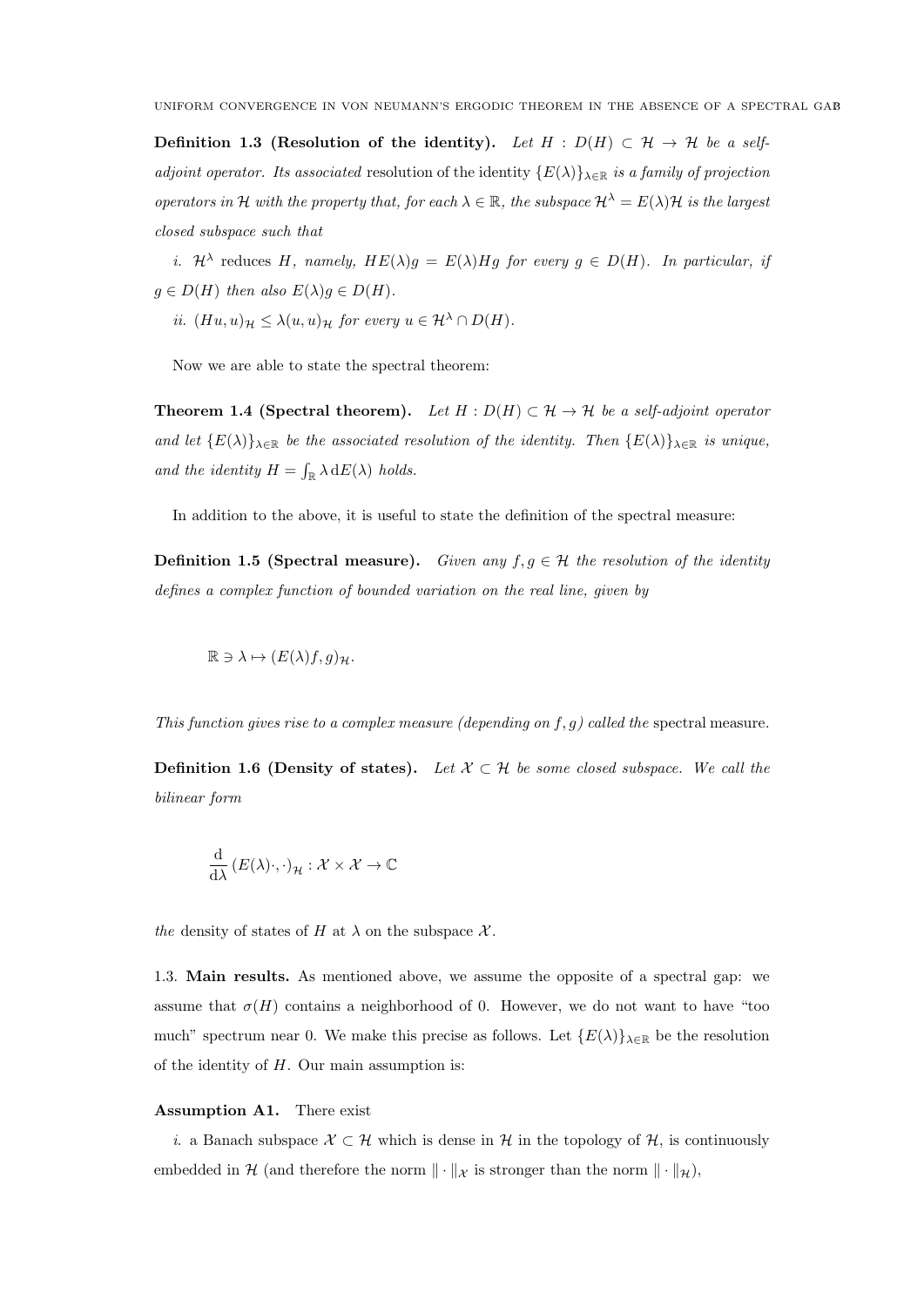*ii*. a real number  $r \in (0,1)$  and a function  $\psi : [-r, r] \to \mathbb{R}$  that is strictly positive a.e. on  $I_r = [-r, r]$  such that the following bound of the DoS of H holds:

$$
\left| \frac{\mathrm{d}}{\mathrm{d}\lambda} \left( E(\lambda)f, g \right)_{\mathcal{H}} \right| \leq \psi(\lambda) \| f \|_{\mathcal{X}} \| g \|_{\mathcal{X}}, \qquad \forall f, g \in \mathcal{X}, \forall \lambda \in I_r \setminus \{0\}, \tag{1.3}
$$

*iii*. a real number  $q > 0$  such that  $|\lambda|^{-q} \psi(\lambda) \in L^1(I_r)$ .

Our main result, to be proved in Section 2, is:

**Theorem 1.7.** *Under Assumption A1, letting*  $\ell = \min\{q, 2\}$ *, the following uniform rate in von Neumann's ergodic theorem holds:*

$$
||PT - P||_{\mathcal{X} \to \mathcal{H}} \le \frac{C}{T^{\ell/2}}, \qquad \forall T > 1,
$$
\n(1.4)

*where* C *is an explicit constant that does not depend on* T*.*

When  $\psi(\lambda)$  is a power of  $\lambda$  we immediately have:

**Corollary 1.8.** *If*  $\psi$  *has the form*  $\psi(\lambda) = c|\lambda|^{p-1}$  *for some*  $c, p > 0$ *, then* (1.4) *holds with*  $\ell = \min\{p - \varepsilon, 2\}$  *for any*  $\varepsilon > 0$ *.* 

*Proof of Corollary 1.8.* Considering Assumption 1, if  $\psi(\lambda) = c|\lambda|^{p-1}$ , in order for  $|\lambda|^{-q}\psi(\lambda)$ to be integrable in a neighborhood of 0, we need  $q < p$ . The assertion follows from applying Theorem 1.7.  $\Box$ 

**Remark 1.9.** We note that the best rate that one could expect is  $T^{-1}$ , as in the case of a spectral gap (see [4, Remark 3] for a detailed proof). Hence, in Corollary 1.8 the rate cannot be improved beyond  $T^{-1}$  even if  $p > 2$ .

Remark 1.10. As we show in the examples in Section 3, there is a delicate interplay between the choice of subspace  $\mathcal{X} \subset \mathcal{H}$  and the bound  $\psi(\lambda)$  one can obtain for the DoS, both appearing in (1.3):

- In the case of the linear Schrödinger equation in  $\mathbb{R}^d$ , taking  $\mathcal{X} = L^{2,s}$  (a weighted L<sup>2</sup> space) leads to  $\psi(\lambda) \sim \lambda^{-1/2}$  (cf. (3.4)), while taking  $\mathcal{X} = L^1 \cap L^2$  leads to  $\psi(\lambda) \sim |\lambda|^{\frac{d}{2}-1}$  (cf. (3.7))
- In the case of the linear wave equation in  $\mathbb{R}^d$ , taking  $\mathcal{X} = L^{2,s}$  leads to  $\psi(\lambda) \sim 1$  (cf. (3.10)), while taking  $\mathcal{X} = L^1 \cap L^2$  leads to  $\psi(\lambda) \sim |\lambda|^{d-1}$  (cf. (3.13)).

Remark 1.11. In view of [4] (see discussion of previous results and Theorem 1.12 below) these results are *nearly* optimal, and might in fact be optimal. Establishing whether or not this is the case is the subject of ongoing research.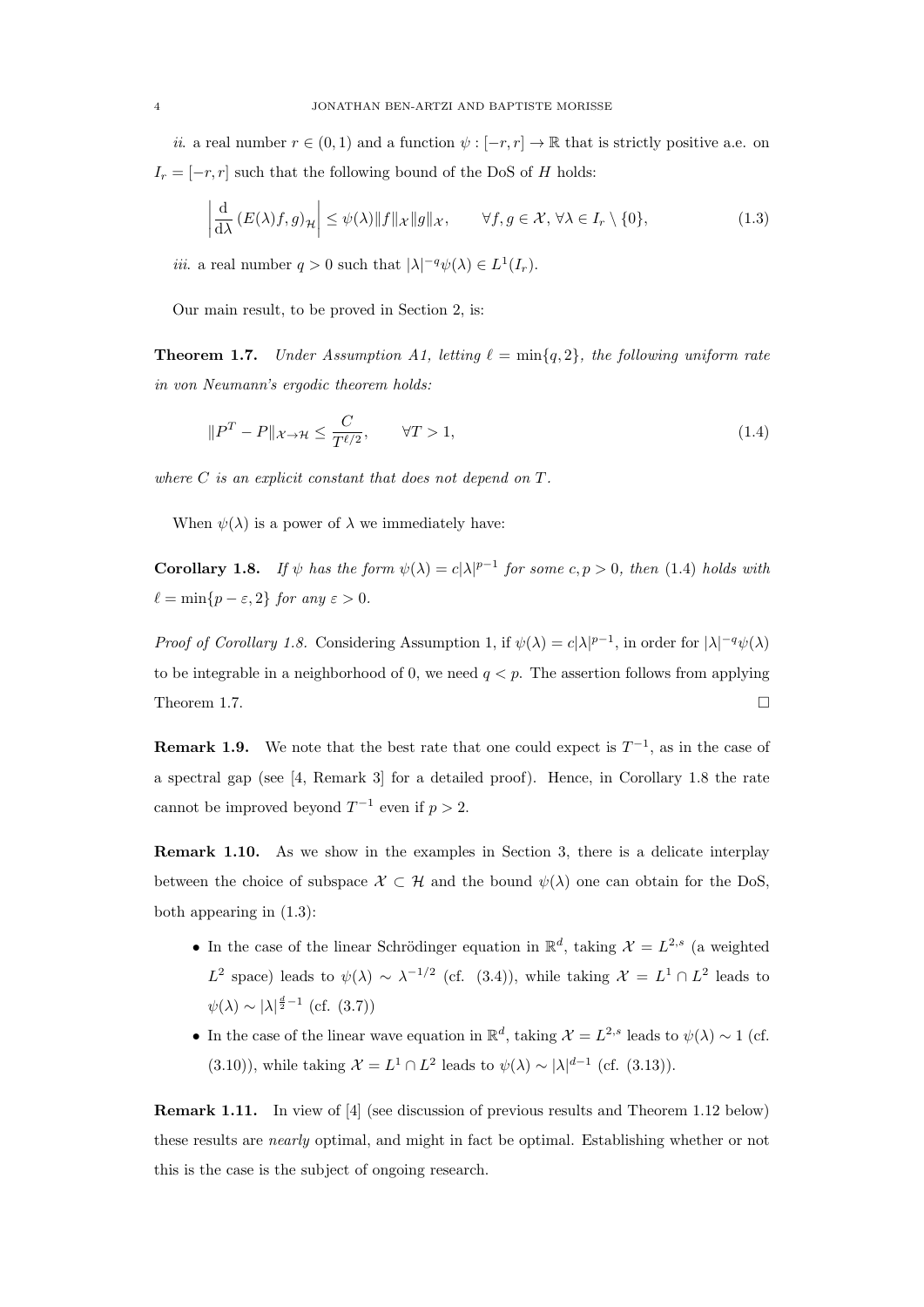1.4. Previous results. The idea that the spectrum encodes information about the dynamical system goes all the way back to von Neumann and his original proof of the mean ergodic theorem [19]. Soon after, Riesz [16] provided an alternative proof which does not rely on the spectral theorem and is considered simpler. As a result, in most textbooks the spectral approach appears to have been lost.

Kachurovskii and coauthors have published extensively over the last 20 years on the topic of rates of convergence in ergodic theorems, by revisiting von Neumann's original ideas, relying on the spectral theorem  $[4, 6, 7, 12-14]$ . We also mention [1] where some of the techniques of [6] were simplified. The survey [10] provides a detailed overview of this sequence of results. Closest in spirit to our result is [4], where the authors show:

**Theorem 1.12** ([4]). For any function  $f \in \mathcal{H}$  and  $p \in [0, 2)$ *, the two following conditions are equivalent:*

- *i.*  $((E(\lambda) E(-\lambda) E({0}))) f, f)_{\mathcal{H}} \leq A\lambda^p$ , for all  $\lambda > 0$ ,
- *ii.*  $||(P^T P)f||_{\mathcal{H}} \leq \frac{B}{T^{p/2}}||f||_{\mathcal{H}}$ , for all  $T > 0$ ,

*where given*  $A > 0$  *one can compute*  $B = B(A, p) > 0$  *explicitly, and, conversely, given*  $B > 0$  *one can compute*  $A = A(B, p) > 0$  *explicitly (and these dependencies do not involve the function* f*).*

Another important direction of research relates to the appearance of the *Fejer kernel*  $\sin^2 T\lambda = \frac{\sin^2 T\lambda}{T^2\lambda^2}$  in the expression for the square of  $P^T - P$  (see (1.1)). This is addressed in [8, 9, 11], for example.

Finally, it is natural to compare our result to the well-known RAGE theorem (see e.g. [3]). It states that for any compact operator K and any  $f \in \mathcal{H}$ ,

$$
\lim_{T \to +\infty} \frac{1}{T} \int_0^T \|K U_t P_{\text{ac}} f\|^2 dt = 0,
$$

where  $P_{ac}$  is the orthogonal projection onto the absolutely continuous subspace of H. Where Theorem 1.7 proves uniform convergence to the projection onto the kernel of the generator, the RAGE theorem proves a weak convergence to 0 of the time average of the evolution of the continuous part of the spectrum.

Organization of the paper. Section 2 is devoted to the proof of the main theorem, Theorem 1.7. In Section 3 we apply this to the linear Schrödinger and wave equations and obtain decay estimates for averages of solutions.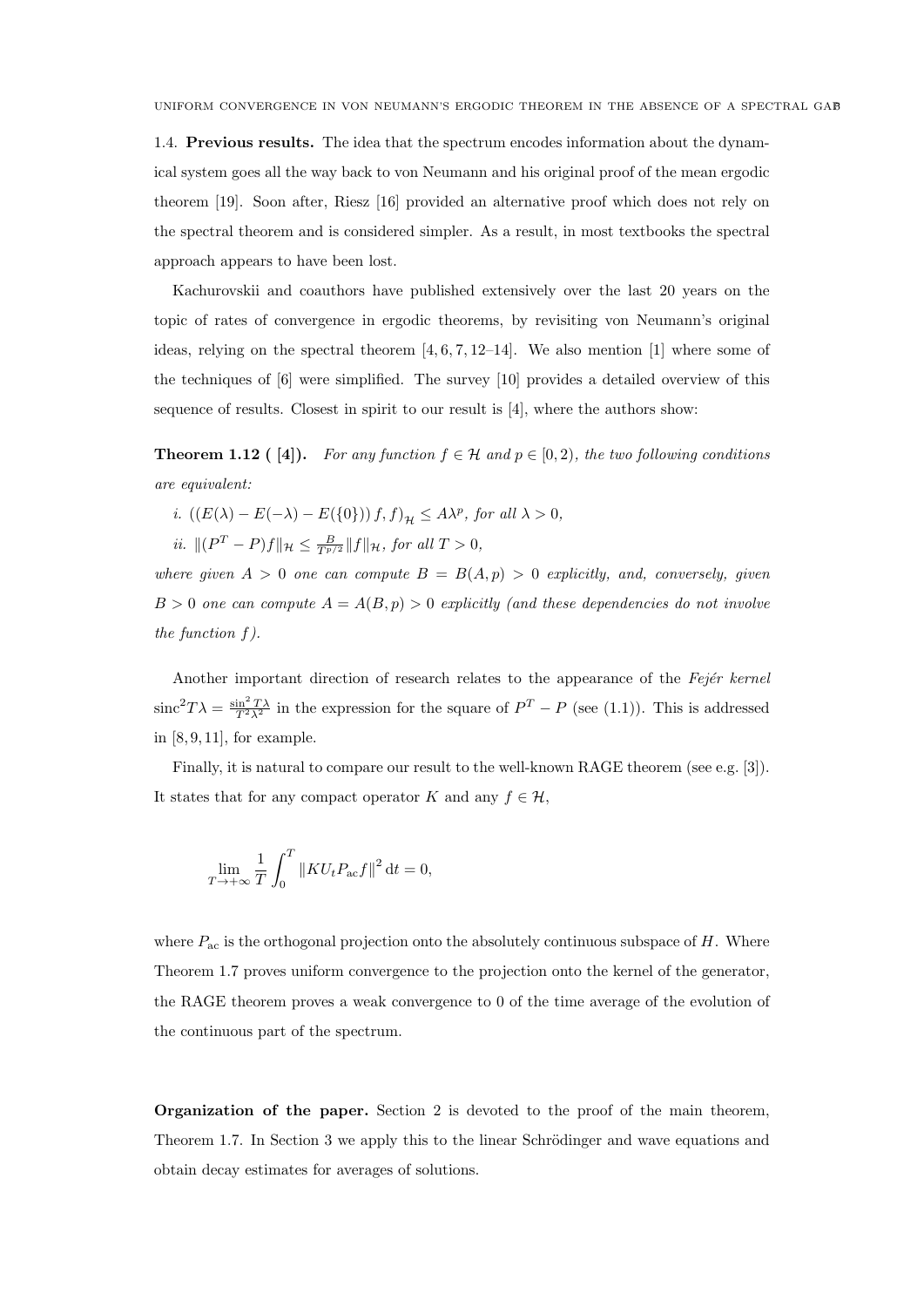#### 2. Proof of the main result

*Proof of Theorem 1.7.* Our starting point is the observation [15, V-§2.1] that if the bilinear form  $\frac{d}{d\lambda} (E(\lambda) \cdot, \cdot)_{\mathcal{H}} : \mathcal{X} \times \mathcal{X} \to \mathbb{C}$  is bounded at a given  $\lambda \in \mathbb{R}$ , then there exists a bounded operator  $A(\lambda): \mathcal{X} \to \mathcal{X}^*$  satisfying

$$
\langle A(\lambda)f, g \rangle = \frac{\mathrm{d}}{\mathrm{d}\lambda} \left( E(\lambda)f, g \right)_{\mathcal{H}}, \qquad \forall f, g \in \mathcal{X},
$$

where  $\langle \cdot, \cdot \rangle$  is the  $(\mathcal{X}^*, \mathcal{X})$  dual space pairing. Moreover, the operator norm of  $A(\lambda)$  shares the same bound as the bilinear form. Now, recalling von Neumann's proof as sketched in (1.1) above, we have

$$
(P^T - P)f = \int_{\mathbb{R}\setminus\{0\}} \operatorname{sinc}(T\lambda) \, \mathrm{d}E(\lambda)f
$$

where  $\sin x := \sin x/x$ . We split this integral as follows:

$$
\int_{\mathbb{R}\setminus\{0\}} \operatorname{sinc}(T\lambda) \, \mathrm{d}E(\lambda) f = \left( \int_{I_r \setminus \{0\}} + \int_{I_r^c} \right) \operatorname{sinc}(T\lambda) \, \mathrm{d}E(\lambda) f
$$

where  $I_r = [-r, r]$ . We start by estimating the second integral ("high frequency" part), using the fact that  $\operatorname{sinc}^2 x \le |x|^{-2}$  and that projections onto different spectral parameters are mutually orthogonal:

$$
\left\| \int_{I_r^c} \operatorname{sinc}(T\lambda) \, dE(\lambda) f \right\|_{\mathcal{H}}^2 = \int_{I_r^c} \operatorname{sinc}^2(T\lambda) \, d(E(\lambda)f, f)_{\mathcal{H}} \leq \frac{1}{T^2 r^2} \int_{\mathbb{R}} d(E(\lambda)f, f)_{\mathcal{H}} = \frac{1}{T^2 r^2} \|f\|_{\mathcal{H}}^2 \leq \frac{1}{T^2 r^2} \|f\|_{\mathcal{X}}^2.
$$

Now we turn to the first integral ("low frequency" part). We use the estimate (1.3) of the DoS, as well as the boundedness of  $|x|^{\ell}$ sinc<sup>2</sup>x for  $\ell \in [0,2]$ :

$$
\left\| \int_{I_r \setminus \{0\}} \operatorname{sinc}(T\lambda) \, dE(\lambda) f \right\|_{\mathcal{H}}^2 = \int_{I_r \setminus \{0\}} \operatorname{sinc}^2(T\lambda) \, d(E(\lambda)f, f) \mathcal{H}
$$
  
\n
$$
= \int_{I_r} \operatorname{sinc}^2(T\lambda) \, \langle A(\lambda)f, f \rangle \, d\lambda
$$
  
\n
$$
\leq \left( \int_{I_r} \operatorname{sinc}^2(T\lambda) \psi(\lambda) \, d\lambda \right) \|f\|_{\mathcal{X}}^2
$$
  
\n
$$
\leq \sup_{\lambda \in I_r} (|\lambda|^{\ell} \operatorname{sinc}^2(T\lambda)) \left( \int_{I_r} |\lambda|^{-\ell} \psi(\lambda) \, d\lambda \right) \|f\|_{\mathcal{X}}^2.
$$

Letting  $\ell = \min\{q, 2\}$ , and using the fact that  $|\lambda|^{-\ell} \leq |\lambda|^{-q}$  for  $|\lambda| \leq r < 1$ , there holds

$$
\left\| \int_{I_r \setminus \{0\}} \operatorname{sinc}(T\lambda) \, dE(\lambda) f \right\|_{\mathcal{H}}^2 \le \sup_{\lambda \in I_r} \left( |\lambda|^{\ell} \operatorname{sinc}^2(T\lambda) \right) \left( \int_{I_r} |\lambda|^{-q} \psi(\lambda) \, d\lambda \right) \|f\|_{\mathcal{X}}^2
$$

$$
= \frac{1}{T^{\ell}} \sup_{y \in I_{rT}} \left( |y|^{\ell} \operatorname{sinc}^2 y \right) \Psi_q(r) \|f\|_{\mathcal{X}}^2 \le \frac{1}{T^{\ell}} \Psi_q(r) \|f\|_{\mathcal{X}}^2
$$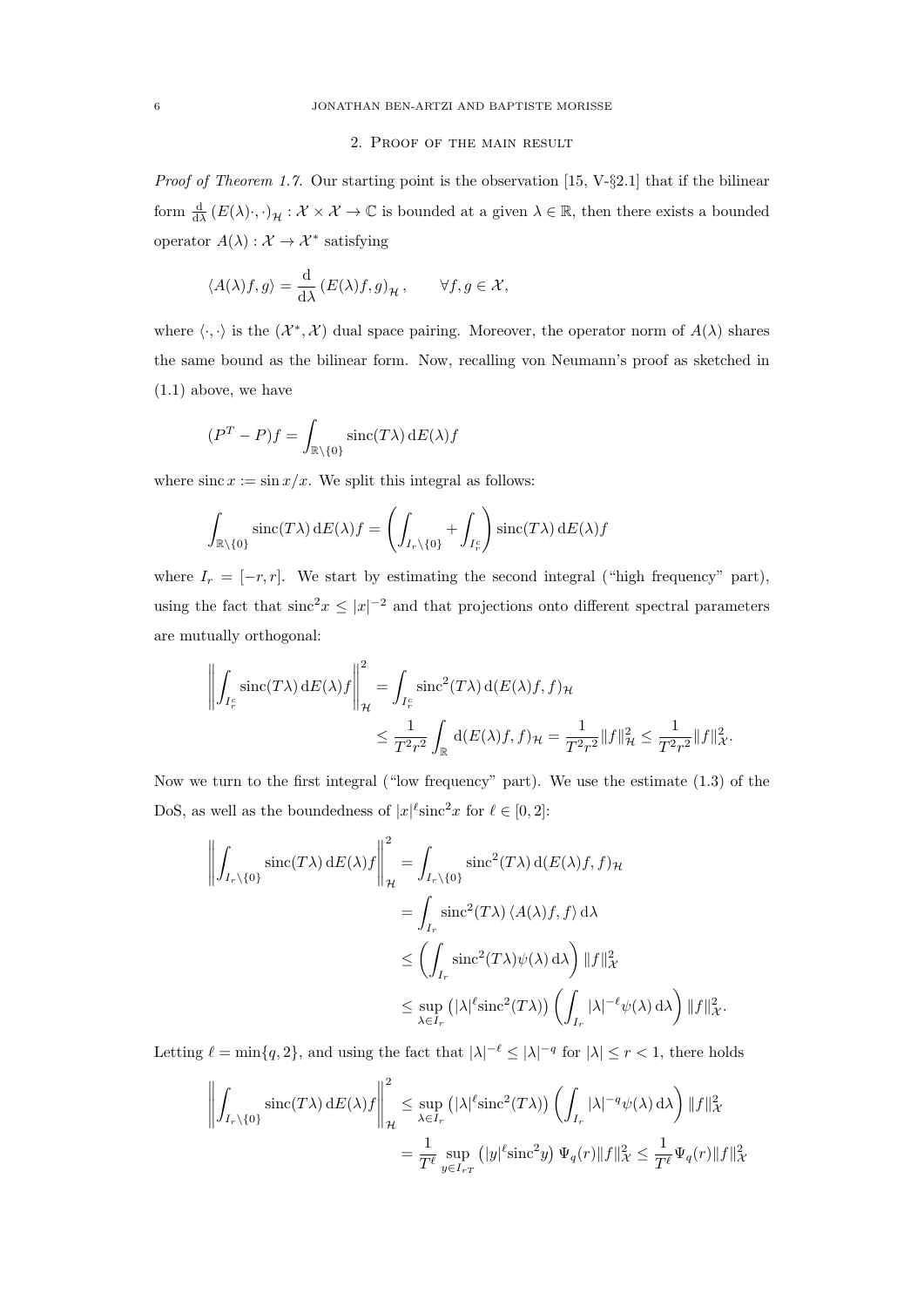$$
\|(P^T - P)f\|_{\mathcal{H}}^2 \le \frac{1}{T^{\ell}} \left(\Psi_q(r) + \frac{1}{T^{2-\ell}r^2}\right) \|f\|_{\mathcal{X}}^2
$$
\n(2.1)

which completes the proof.  $\Box$ 

**Remark 2.1 (The constant in**  $(2.1)$ ). The constant in  $(2.1)$  is indeed uniformly bounded independent of T:

$$
C=\Psi_q(r)+\frac{1}{T^{2-\ell}r^2}\leq \Psi_q(r)+\frac{1}{r^2},\qquad \forall T>1.
$$

In fact, it even decreases slowly with  $T$  and one could attempt to optimize it by letting  $r$ tend to 0 at an appropriate rate. However, there is nothing to be gained by doing this. This is simply an artefact due to the condition  $|\lambda|^{-q}\psi(\lambda) \in L^1(I_r)$  in Assumption 1: this is an open condition, in the sense that one could always increase  $q$  slightly and this condition will still hold. Doing this will cause  $C$  to converge to a constant independent of  $T$ .

Remark 2.2 (Spectral gap). In the case of a spectral gap (1.2) immediately follows. Indeed, with gap of size  $\gamma$  in the above proof  $\psi$  is trivial and one has

$$
\|(P^T - P)f\|_{\mathcal{H}} \le \gamma^{-1}T^{-1}\|f\|_{\mathcal{H}}.
$$

Note that in this case the subspace  $\mathcal X$  is no longer needed.

## 3. Examples

3.1. The Laplace operator. Let  $\varphi : [0, +\infty) \to [0, +\infty)$  be some continuous and strictly increasing function and define  $H = \varphi(-\Delta)$  as a function of the Laplace operator acting in  $\mathcal{H} = L^2(\mathbb{R}^d)$  with an appropriate domain for self-adjointness. Note that if  $\varphi(x) = x$  is the identity, then  $-iH$  is the generator of the *Schrödinger equation*:

$$
\begin{cases} \partial_t f(t,x) = i \Delta f(t,x), & t \in \mathbb{R}, \ x \in \mathbb{R}^d, \\ f(0,x) = f_0(x), & x \in \mathbb{R}^d. \end{cases}
$$

Let  ${E(\lambda)}_{\lambda \in \mathbb{R}}$  be the resolution of the identity of H. We use the fact that the Fourier transform is a unitary map relating  $-\Delta$  to multiplication by  $|\xi|^2$  in order to get:

$$
(E(\lambda)f,g)_{\mathcal{H}} = \int_{\varphi(|\xi|^2) \leq \lambda} \widehat{f}(\xi) \overline{\widehat{g}(\xi)} \, d\xi, \qquad \lambda \geq 0. \tag{3.1}
$$

Let us show how different choices of subspaces  $\mathcal X$  in the DoS estimate (1.3) can give rise to different results.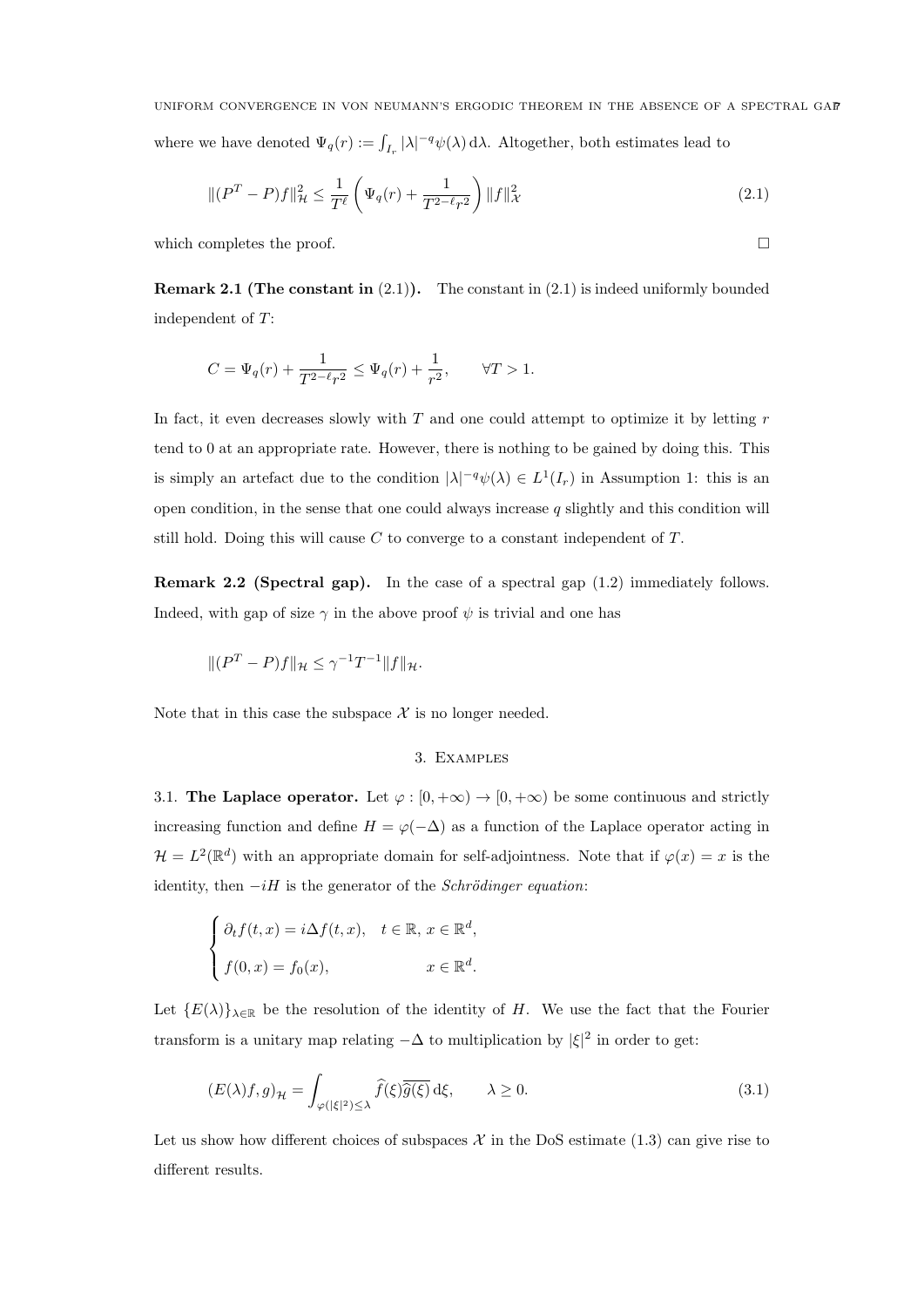3.1.1. *Hilbertian subspace*. Differentiating (3.1) in  $\lambda$  we get

$$
\frac{\mathrm{d}}{\mathrm{d}\lambda}\Big|_{\lambda=\lambda_0} \left( E(\lambda)f, g \right)_{\mathcal{H}} = \int_{|\xi|=\sqrt{\varphi^{-1}(\lambda_0)}} \widehat{f}(\xi) \overline{\widehat{g}(\xi)} \left| \nabla \left( \varphi(|\xi|^2) \right) \right|^{-1} \mathrm{d}\sigma \tag{3.2}
$$

where  $d\sigma$  is the Lebesgue (uniform) surface measure on the  $d-1$ -dimensional sphere of radius  $\sqrt{\varphi^{-1}(\lambda_0)}$ . The term  $\left|\nabla\left(\varphi(|\xi|^2)\right)\right|^{-1} = \frac{1}{2|\xi|\varphi'(|\xi|^2)}$  comes from the coarea formula [5, Appendix C3. An evaluation of the  $L^2$  functions  $\hat{f}$  and  $\hat{g}$  on the hypersurface  $\{|\xi| =$  $\sqrt{\varphi^{-1}(\lambda_0)}\}$  only makes sense if they belong to any Sobolev space  $H^s(\mathbb{R}^d) \subset L^2(\mathbb{R}^d)$  with  $s > 1/2$  by the trace lemma<sup>1</sup>. The functions  $\widehat{f}$  and  $\widehat{g}$  belong to  $H^s(\mathbb{R}^d)$  if and only if f and g belong to  $L^{2,s}(\mathbb{R}^d)$ , defined as

$$
L^{2,s}(\mathbb{R}^d) := \left\{ f \in L^2(\mathbb{R}^d) \; : \; \|f\|_{L^{2,s}(\mathbb{R}^d)}^2 := \int_{\mathbb{R}^d} |f(x)|^2 (1+|x|^2)^s \, dx < +\infty \right\}.
$$

We therefore conclude that we can bound  $(3.2)$  using the  $L^{2,s}$ -norms of f and g, which are stronger than their  $H$ -norms:

$$
\left| \frac{\mathrm{d}}{\mathrm{d}\lambda} \right|_{\lambda = \lambda_0} \left( E(\lambda)f, g \right)_{\mathcal{H}} \right| \le \frac{1}{2\sqrt{\varphi^{-1}(\lambda_0)}\varphi'(\varphi^{-1}(\lambda_0))} \|f\|_{L^{2,s}} \|g\|_{L^{2,s}},\tag{3.3}
$$

where we denote  $L^{2,s}$  rather than  $L^{2,s}(\mathbb{R}^d)$  for brevity. Hence, using the notation of  $(1.3)$ , we have that

$$
\mathcal{X} = L^{2,s}(\mathbb{R}^d)
$$

$$
\psi(\lambda) = \frac{1}{2\sqrt{\varphi^{-1}(\lambda)}\varphi'(\varphi^{-1}(\lambda))}.
$$

In the case of the Schrödinger equation ( $\varphi = id$ ) we get

$$
\psi(\lambda) = \frac{1}{2\sqrt{\lambda}}\tag{3.4}
$$

and from Corollary 1.8 we get a convergence rate of  $T^{-\ell/2}$  for all  $\ell < \frac{1}{2}$ . Moreover, since  $-\Delta$  has no eigenvalues in this setting (and, in particular, a trivial kernel), we conclude that

$$
\left\| \frac{1}{2T} \int_{-T}^{T} e^{-it\Delta} f_0 dt \right\|_{L^2} = \|P^T f_0\|_{L^2} \leq C T^{-\ell/2} \|f_0\|_{L^{2,s}}, \qquad \forall \ell < \frac{1}{2}.
$$

This also implies that

$$
||P^T f_0||_{L_T^q L_x^2([0,\infty)\times \mathbb{R}^d)} \le C(q) ||f_0||_{L_x^{2,s}(\mathbb{R}^d)}, \qquad \forall q > 4.
$$
\n(3.5)

Restricting to any bounded domain  $\Omega \subset \mathbb{R}^d$  we may take  $L^2$  norms rather than weighted norms (the weight is uniformly bounded away from 0 and  $+\infty$  in  $\Omega$ ) so we have

$$
||P^T f_0||_{L_T^q L_x^2([0,\infty)\times\Omega)} \leq C(q,\Omega) ||f_0||_{L_x^2(\Omega)}, \qquad \forall q>4.
$$

<sup>&</sup>lt;sup>1</sup>This is not entirely optimal, since we are not making use of the fact that this hypersurface is in fact a sphere.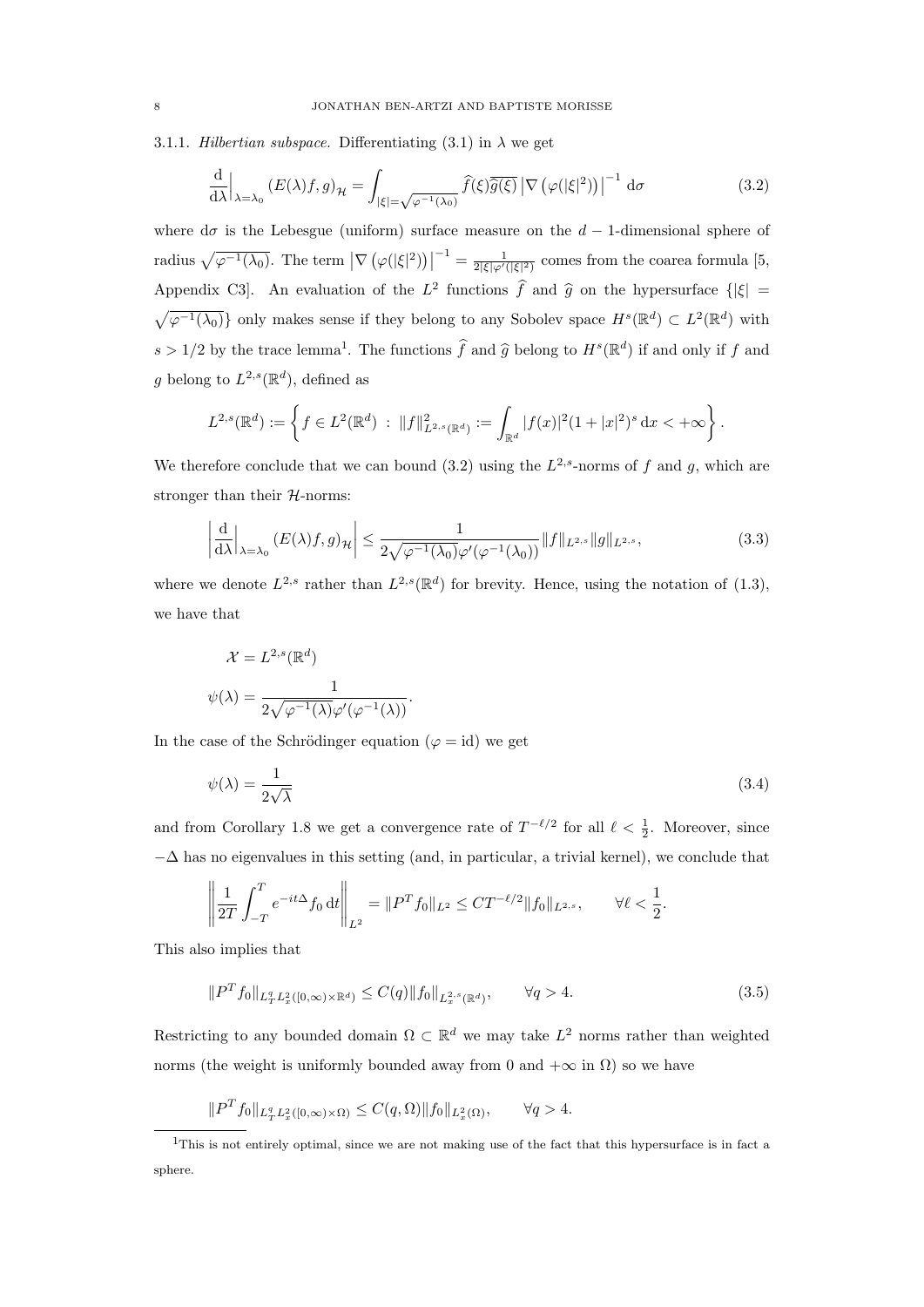3.1.2. *Non-Hilbertian subspace.* Considering (3.2) again, we may change variables so that the integration takes place on the unit sphere in  $\mathbb{R}^d$ :

$$
\frac{\mathrm{d}}{\mathrm{d}\lambda}\Big|_{\lambda=\lambda_0} (E(\lambda)f,g)_{\mathcal{H}} = \int_{|\xi|=\sqrt{\varphi^{-1}(\lambda_0)}} \widehat{f}(\xi)\overline{\widehat{g}(\xi)} \left|\nabla \left(\varphi(|\xi|^2)\right)\right|^{-1} \mathrm{d}\sigma
$$
\n
$$
= \sqrt{\varphi^{-1}(\lambda_0)}^{d-1} \int_{\mathbb{S}^{d-1}} \frac{\widehat{f}\left(\tau\sqrt{\varphi^{-1}(\lambda_0)}\right)}{2\sqrt{\varphi^{-1}(\lambda_0)}\varphi'(\varphi^{-1}(\lambda_0))} \mathrm{d}\tau
$$
\n
$$
= \frac{\sqrt{\varphi^{-1}(\lambda_0)}^{d-2}}{2\varphi'(\varphi^{-1}(\lambda_0))} \int_{\mathbb{S}^{d-1}} \widehat{f}\left(\tau\sqrt{\varphi^{-1}(\lambda_0)}\right) \overline{\widehat{g}\left(\tau\sqrt{\varphi^{-1}(\lambda_0)}\right)} \mathrm{d}\tau
$$

where  $d\tau$  is the uniform measure on the unit sphere in  $\mathbb{R}^d$ . Another way to make sense of the restriction of  $L^2$  functions to a hypersurface is if they are bounded, i.e. one can bound:

$$
\left| \frac{\mathrm{d}}{\mathrm{d}\lambda} \right|_{\lambda = \lambda_0} (E(\lambda)f, g)_{\mathcal{H}} \left| \leq \frac{|\mathbb{S}^{d-1}|\sqrt{\varphi^{-1}(\lambda_0)}^{d-2}}{2\varphi'(\varphi^{-1}(\lambda_0))} \|\widehat{f}\|_{L^{\infty}(\mathbb{R}^d)} \|\widehat{g}\|_{L^{\infty}(\mathbb{R}^d)}
$$

$$
\leq \frac{|\mathbb{S}^{d-1}|\sqrt{\varphi^{-1}(\lambda_0)}^{d-2}}{2\varphi'(\varphi^{-1}(\lambda_0))} \|f\|_{L^1(\mathbb{R}^d)} \|g\|_{L^1(\mathbb{R}^d)}.
$$
(3.6)

Thus we obtain

$$
\mathcal{X} = L^1(\mathbb{R}^d) \cap L^2(\mathbb{R}^d) \quad \text{with norm} \quad || \cdot ||_{\mathcal{X}} := || \cdot ||_{L^1(\mathbb{R}^d)} + || \cdot ||_{L^2(\mathbb{R}^d)}
$$

$$
\psi(\lambda) = \frac{|\mathbb{S}^{d-1}|\sqrt{\varphi^{-1}(\lambda)}^{d-2}}{2\varphi'(\varphi^{-1}(\lambda))}.
$$

We again consider the Schrödinger case ( $\varphi = id$ ) where we obtain

$$
\psi(\lambda) = \frac{1}{2} |\mathbb{S}^{d-1}| \lambda^{\frac{d}{2}-1}.
$$
\n
$$
(3.7)
$$

From Corollary 1.8 we get a convergence rate of  $T^{-\ell/2}$  where  $\ell = \min\{\frac{d}{2} - \varepsilon, 2\}$  for any  $\varepsilon > 0$ . In particular, for dimensions  $d \ge 5$  we obtain the optimal rate of convergence of  $T^{-1}$ . For any  $f_0 \in L^2 \cap L^1$ , there holds

$$
\left\| \frac{1}{2T} \int_{-T}^{T} e^{-it\Delta} f_0 dt \right\|_{L^2} = \|P^T f_0\|_{L^2} \leq C T^{-\ell/2} \|f_0\|_{\mathcal{X}}, \quad \ell = \min\left\{ \frac{d}{2} - \varepsilon, 2 \right\}.
$$

This leads to the global-in-time estimate for any  $f_0 \in L^2 \cap L^1$ :

$$
||P^T f_0||_{L_T^q L_x^2([0,\infty)\times\mathbb{R}^d)} \le C(q) ||f_0||_{\mathcal{X}}, \qquad \forall q > \max\left\{\frac{4}{d}, 1\right\}.
$$
 (3.8)

Remark 3.1. It is natural to compare the estimates (3.5) and (3.8) with:

1) The well-known *Strichartz estimates*

$$
\left\|e^{it\Delta/2}f_0\right\|_{L_t^qL_x^r(\mathbb{R}\times\mathbb{R}^d)}\leq C(d,q,r)\|f_0\|_{L_x^2(\mathbb{R}^d)}
$$

where  $2 \le q, r \le \infty, \frac{2}{q} + \frac{d}{r} = \frac{d}{2}$  and  $(q, r, d) \ne (2, \infty, 2)$ , see [17].

2) *Smoothing estimates*, such as

$$
\left\||D_x|^{1/2}e^{it\Delta} f_0\right\|_{L^2_tL^{2,-s}_x(\mathbb{R}\times\mathbb{R}^d)} \leq C(d)\|f_0\|_{L^2_x(\mathbb{R}^d)}
$$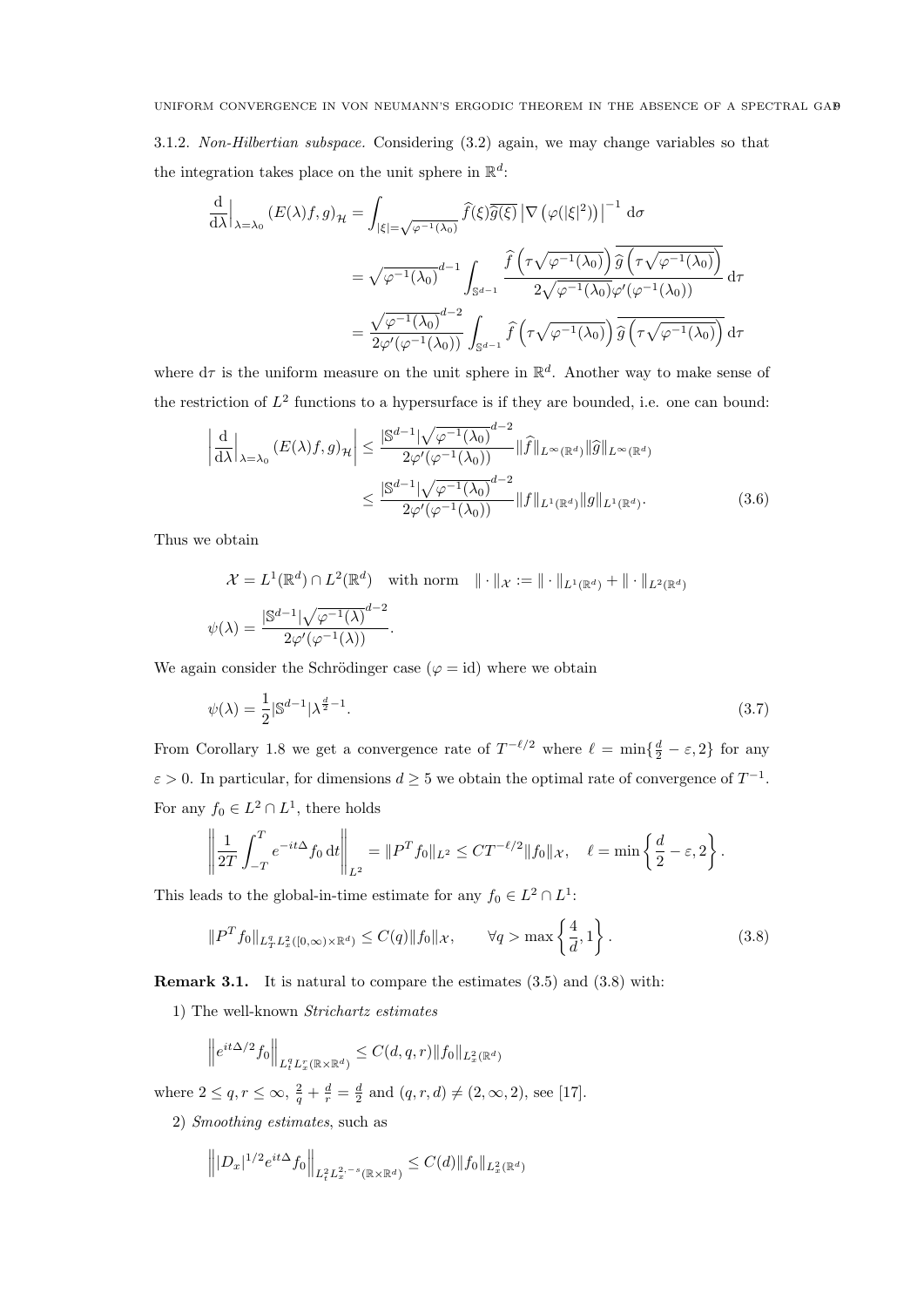where  $s > 1/2$ , see [2]. A detailed comparison between these estimates is elusive at the present time, and is the subject of ongoing research.

3.2. The wave operator. We now consider the linear, homogeneous wave equation

$$
\begin{cases} \partial_t^2 f(t,x) - \Delta f(t,x) = 0, & t \in \mathbb{R}, \ x \in \mathbb{R}^d, \\ f(0,x) = f_0(x), \ \partial_t f(0,x) = g_0(x), & x \in \mathbb{R}^d. \end{cases}
$$

We let  $\mathcal{H} = L^2(\mathbb{R}^d)$  and consider the self-adjoint operator (with an appropriate domain)  $H = -\Delta$ . We first need to convert the above problem into a first order system. We follow a well-known procedure: define

$$
f_{\pm} := \frac{1}{2} \left( \sqrt{H} f \pm i \partial_t f \right). \tag{3.9}
$$

Then we compute

$$
\partial_t f_{\pm} = \frac{1}{2} \left( \sqrt{H} \partial_t f \pm i \partial_t^2 f \right) = \frac{1}{2} \left( \sqrt{H} \partial_t f \mp i H f \right) = \frac{i}{2} \sqrt{H} \left( -i \partial_t f \mp \sqrt{H} f \right) = \mp i \sqrt{H} f_{\pm}.
$$

It follows that the vector

$$
F(t,x) := \left( \begin{array}{c} f_+(t,x) \\ f_-(t,x) \end{array} \right)
$$

satisfies the equation

$$
F'(t) = -iKF \quad \text{where} \quad K = \begin{pmatrix} \sqrt{H} & 0 \\ 0 & -\sqrt{H} \end{pmatrix}.
$$

Denoting  $\{E_{\sqrt{H}}(\lambda)\}_{\lambda\in\mathbb{R}}$  and  $\{E_K(\lambda)\}_{\lambda\in\mathbb{R}}$  the resolutions of the identity of  $\sqrt{H}$  and K, respectively, we first observe that  $E_{-\sqrt{H}}(\lambda) = I - E_{\sqrt{H}}(-\lambda)$  so that

$$
E_K(\lambda) = E_{\sqrt{H}}(\lambda) \oplus (I - E_{\sqrt{H}}(-\lambda)), \qquad \forall \lambda \in \mathbb{R}.
$$

As in the case of the Schrödinger equation, we may consider two cases:

3.2.1. *Hilbertian subspace*. Inserting  $\varphi(H) = \sqrt{H}$  into the bound appearing in (3.3) one finds that  $\psi(\lambda) = 1$  so that for  $s > 1/2$ ,

$$
\left| \frac{\mathrm{d}}{\mathrm{d}\lambda} \left( E_{\sqrt{H}}(\lambda)f, g \right)_{\mathcal{H}} \right| \le \| f \|_{L^{2,s}} \| g \|_{L^{2,s}}, \qquad \forall \lambda \in \mathbb{R}.
$$
\n(3.10)

This implies that

$$
\left|\frac{\mathrm{d}}{\mathrm{d}\lambda}\left(E_K(\lambda)F,G\right)_{\mathcal{H}\oplus\mathcal{H}}\right|\leq\left\|F\right\|_{L^{2,s}\oplus L^{2,s}}\left\|G\right\|_{L^{2,s}\oplus L^{2,s}},\qquad\forall\lambda\in\mathbb{R}.
$$

A bound on the DoS of the form  $\psi(\lambda) = 1$  leads to a convergence rate of  $T^{-\ell/2}$  with  $\ell < 1$ from Corollary 1.8. Therefore, noting that the kernel is empty:

$$
\left\| \frac{1}{2T} \int_{-T}^{T} e^{-itK} F_0 dt \right\|_{\mathcal{H} \oplus \mathcal{H}} \leq C T^{-\ell/2} \|F_0\|_{L^{2,s} \oplus L^{2,s}}, \qquad \forall \ell < 1.
$$
 (3.11)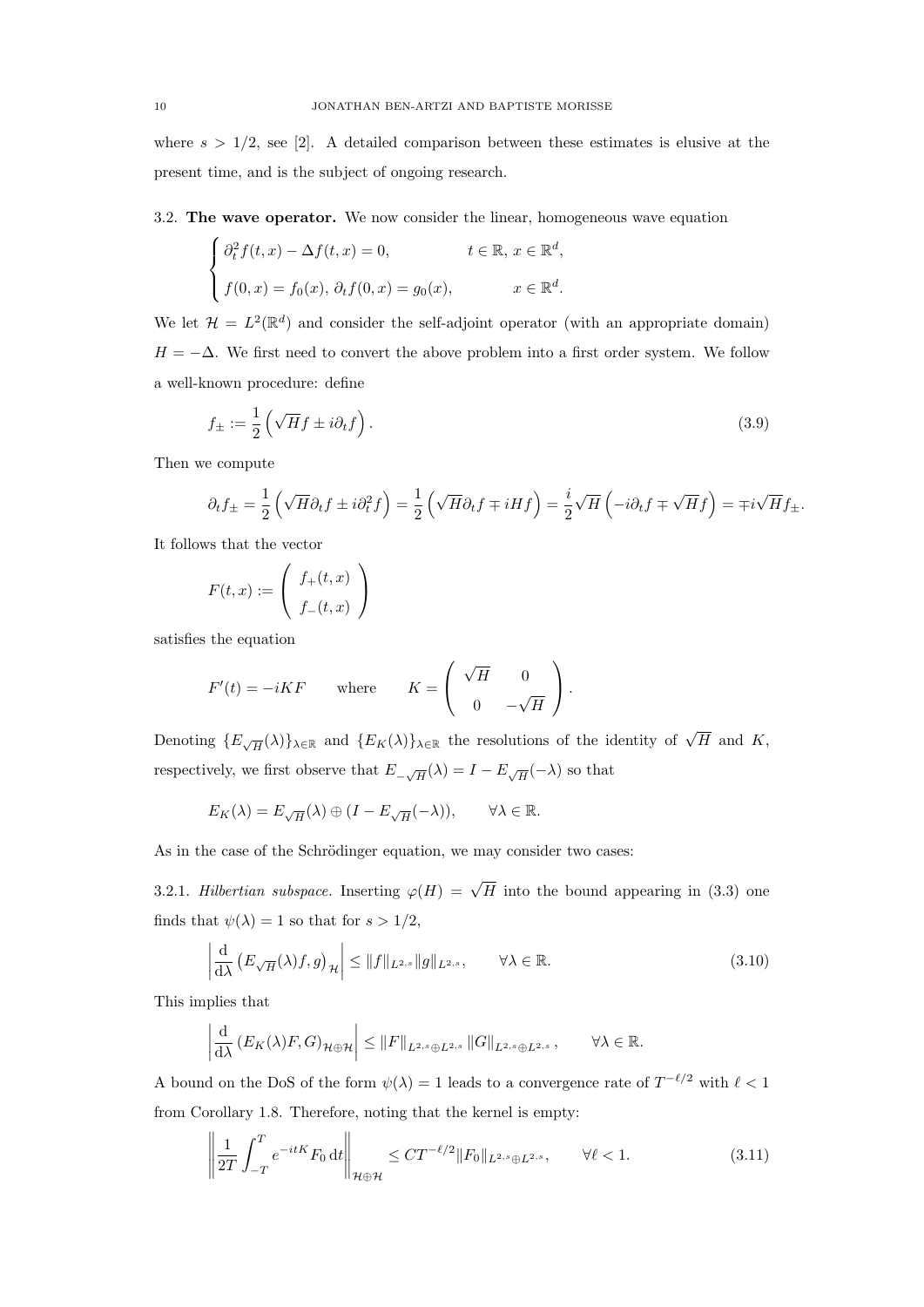To obtain direct bounds for the average of the solution  $f(t)$  of the wave equation, we use the identity  $f = H^{-1/2} (f_+ + f_-)$  to write

$$
\frac{1}{2T} \int_{-T}^{T} f(t) dt = \frac{1}{2T} \int_{-T}^{T} H^{-1/2} (f_{+} + f_{-}) (t) dt
$$

$$
= \frac{1}{2T} \int_{-T}^{T} H^{-1/2} ((e^{-itK} F_{0})_{1} + (e^{-itK} F_{0})_{2}) dt.
$$

Estimate (3.11) leads then to

$$
\left\| \frac{1}{2T} \int_{-T}^{T} f(t) dt \right\|_{\mathcal{H}} \leq C T^{-\ell/2} \left( \left\| H^{-1/2} \left( F_0 \right)_1 \right\|_{L^{2,s}} + \left\| H^{-1/2} \left( F_0 \right)_2 \right\|_{L^{2,s}} \right)
$$
  

$$
\leq C T^{-\ell/2} \left( \left\| f_0 \right\|_{L^{2,s}} + \left\| H^{-1/2} g_0 \right\|_{L^{2,s}} \right),
$$

with  $\ell < 1$  and where in the second inequality we have used (3.9):

$$
2\left\|H^{-1/2}f_{\pm}(t=0)\right\|_{L^{2,s}} \leq \|f_0\|_{L^{2,s}} + \left\|H^{-1/2}g_0\right\|_{L^{2,s}}.
$$

Denoting  $P^T(f_0, g_0) := \frac{1}{2T} \int_{-T}^{T} f(t) dt$  for brevity, we deduce the global-in-time estimate

$$
\left\|P^T\left(f_0,g_0\right)\right\|_{L_T^q L_x^2([0,\infty)\times\mathbb{R}^d)} \le C(q) \left(\|f_0\|_{L^{2,s}(\mathbb{R}^d)} + \left\|H^{-1/2}g_0\right\|_{L^{2,s}(\mathbb{R}^d)}\right), \qquad \forall q > 2.
$$
\n(3.12)

3.2.2. *Non-Hilbertian subspace*. As before, taking the functional space to be  $\mathcal{X} = L^1 \cap L^2$ (with norm  $\|\cdot\|_{\mathcal{X}} = \|\cdot\|_{L^1} + \|\cdot\|_{L^2}$ ), (3.6) with  $\varphi(H) = \sqrt{H}$  leads to

$$
\psi(\lambda) = \frac{|\mathbb{S}^{d-1}|\sqrt{\varphi^{-1}(\lambda)}^{d-2}}{2\varphi'(\varphi^{-1}(\lambda))} = |\mathbb{S}^{d-1}||\lambda|^{d-1}
$$

which then gives the bound

$$
\left| \frac{\mathrm{d}}{\mathrm{d}\lambda} \left( E_{\sqrt{H}}(\lambda)f, g \right)_{\mathcal{H}} \right| \leq |\mathbb{S}^{d-1}| |\lambda|^{d-1} \| f \|_{L^{1}} \| g \|_{L^{1}}, \qquad \forall \lambda \in \mathbb{R}.
$$
 (3.13)

Consequently, we have

$$
\left| \frac{\mathrm{d}}{\mathrm{d}\lambda} \left( E_K(\lambda) F, G \right)_{\mathcal{H} \oplus \mathcal{H}} \right| \leq \left| \mathbb{S}^{d-1} ||\lambda|^{d-1} \left\| F \right\|_{L^1 \oplus L^1} \left\| G \right\|_{L^1 \oplus L^1}, \qquad \forall \lambda \in \mathbb{R}.
$$

This bound leads to a convergence rate of  $T^{-\ell/2}$  where  $\ell = \min\{d - \varepsilon, 2\}$  for any  $\varepsilon > 0$  from Corollary 1.8. For  $d \geq 3$  we obtain the optimal rate. Therefore, noting that the kernel is empty:

$$
\left\| \frac{1}{2T} \int_{-T}^{T} e^{-itK} F_0 dt \right\|_{\mathcal{H} \oplus \mathcal{H}} \leq C T^{-\ell/2} \|F_0\|_{\mathcal{X} \oplus \mathcal{X}}, \qquad \ell = \min\{d - \varepsilon, 2\}.
$$

Following the steps from the previous subsection, this leads to the global-in-time estimate

$$
\|P^T(f_0, g_0)\|_{L^q_T L^2_x([0,\infty)\times\mathbb{R}^d)} \le C(q) \left( \|f_0\|_{\mathcal{X}} + \left\|H^{-1/2}g_0\right\|_{\mathcal{X}} \right), \qquad \forall q > \max\left\{ \frac{2}{d}, 1 \right\}. \tag{3.14}
$$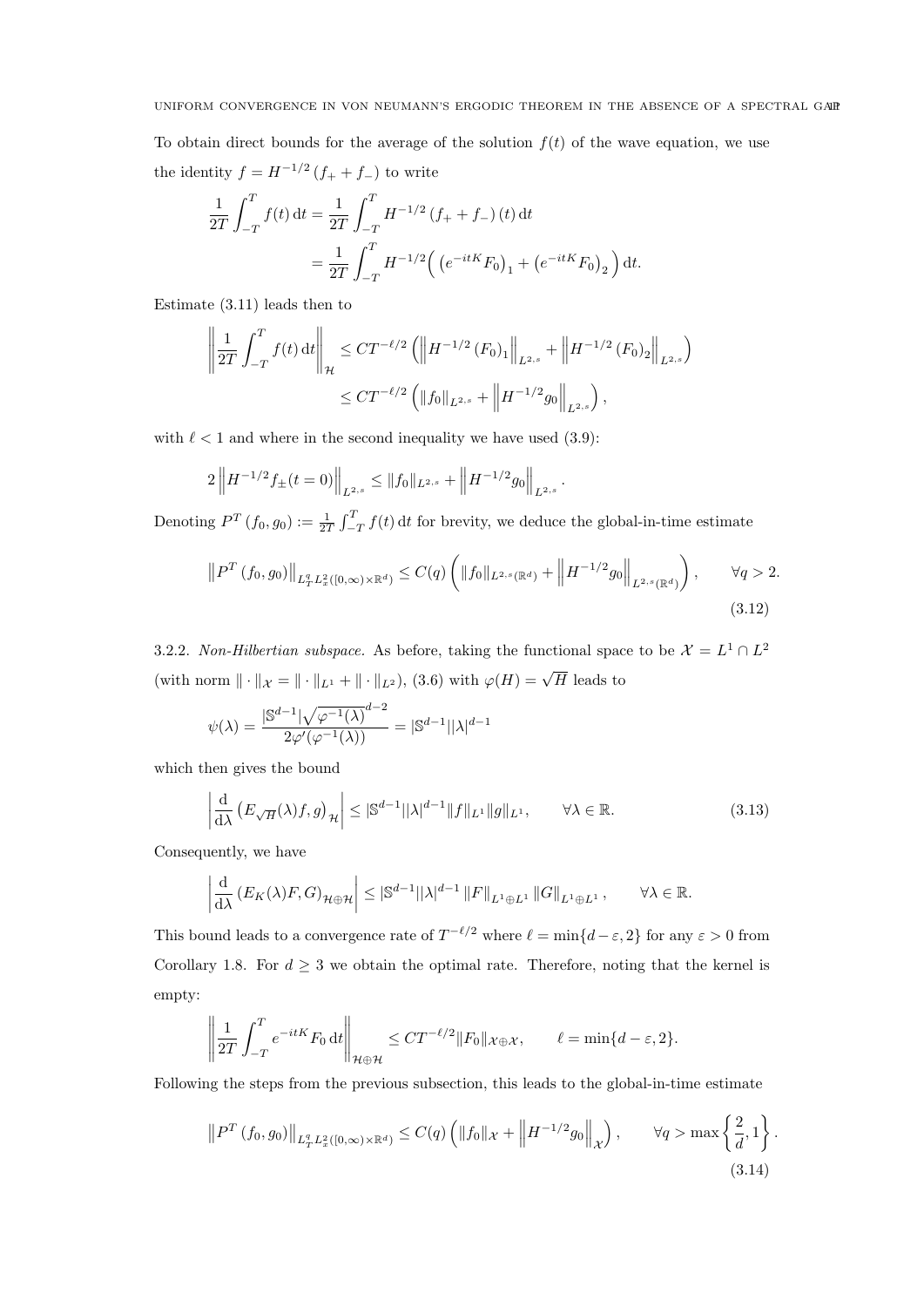Remark 3.2. Here we compare our estimates to *Strichartz estimates* for the wave equation (see [18]):

$$
||f||_{L_t^q L_x^p(\mathbb{R} \times \mathbb{R}^d)} \leq C(d,q,p,s) \left( ||f_0||_{H^s(\mathbb{R}^d)} + ||g_0||_{H^{s-1}(\mathbb{R}^d)} \right)
$$

for triplets satisfying  $2 \leq p, q \leq \infty$  and

$$
\frac{1}{q} + \frac{d}{p} = \frac{d}{2} - s, \qquad \frac{2}{q} + \frac{d-1}{p} \le \frac{d-1}{2}
$$

In particular, we can compare (3.12) with the Strichartz estimate for  $(q, p, s) = (\infty, 2, 0)$ :

.

$$
||f||_{L_t^{\infty} L_x^2(\mathbb{R} \times \mathbb{R}^d)} \leq C(d) \left( ||f_0||_{L_x^2(\mathbb{R}^d)} + ||g_0||_{H_x^{-1}(\mathbb{R}^d)} \right).
$$

#### **REFERENCES**

- [1] I. Assani and M. Lin. On the one-sided ergodic Hilbert transform. Contemp. Math., 430:21–39, 2007.
- [2] M. Ben-Artzi and S. Klainerman. Decay and regularity for the Schrödinger equation. J.  $d'Analyse$ Mathématique, 58(1):25–37, dec 1992.
- [3] H. L. Cycon, R. G. Froese, W. Kirsch, and B. Simon. Schrödinger operators with application to quantum mechanics and global geometry. Springer-Verlag, Berlin, 1987.
- [4] N. A. Dzhulaii and A. G. Kachurovskii. Constants in the estimates of the rate of convergence in von Neumann's ergodic theorem with continuous time. Sib. Math. J., 52(5):824–835, oct 2011.
- [5] L. C. Evans. Partial Differential Equations (Graduate Studies in Mathematics). American Mathematical Society, 2010.
- [6] A. G. Kachurovskii. The rate of convergence in ergodic theorems. Russ. Math. Surv., 51(4):653–703, aug 1996.
- [7] A. G. Kachurovskii. On uniform convergence in the ergodic theorem. J. Math. Sci., 95(5):2546–2551, jul 1999.
- [8] A. G. Kachurovskii. Fejér integrals and the von Neumann ergodic theorem with continuous time. Zap. Nauchn. Sem. S.-Peterburg. Otd. Mat. Inst. Steklov., 474:171–182, 2018.
- [9] A. G. Kachurovskii and K. I. Knizhov. Deviations of Fejer Sums and Rates of Convergence in the von Neumann Ergodic Theorem. Dokl. Math., 97(3):211–214, 2018.
- [10] A. G. Kachurovskii and I. V. Podvigin. Estimates of the rate of convergence in the von Neumann and Birkhoff ergodic theorems. Trans. Moscow Math. Soc., 77:1–53, 2016.
- [11] A. G. Kachurovskii and I. V. Podvigin. Fejér Sums for Periodic Measures and the von Neumann Ergodic Theorem. Dokl. Math., 98(1):344–347, 2018.
- [12] A. G. Kachurovskii and A. V. Reshetenko. On the rate of convergence in von Neumann's ergodic theorem with continuous time. Sb. Math., 201(4):493–500, 2010.
- [13] A. G. Kachurovskii and V. V. Sedalishchev. On the constants in the estimates of the rate of convergence in von Neumann's ergodic theorem. Math. Notes, 87(5-6):720–727, jul 2010.
- [14] A. G. Kachurovskii and V. V. Sedalishchev. Constants in estimates for the rates of convergence in von Neumann's and Birkhoff's ergodic theorems. Sb. Math., 202(8):1105–1125, 2011.
- [15] T. Kato. Perturbation Theory for Linear Operators. Springer-Verlag, 1995.
- [16] F. Riesz. Some Mean Ergodic Theorems. J. London Math. Soc., s1-13(4):274–278, oct 1938.
- [17] T. Tao. Nonlinear Dispersive Equations: Local and Global Analysis. 2006.